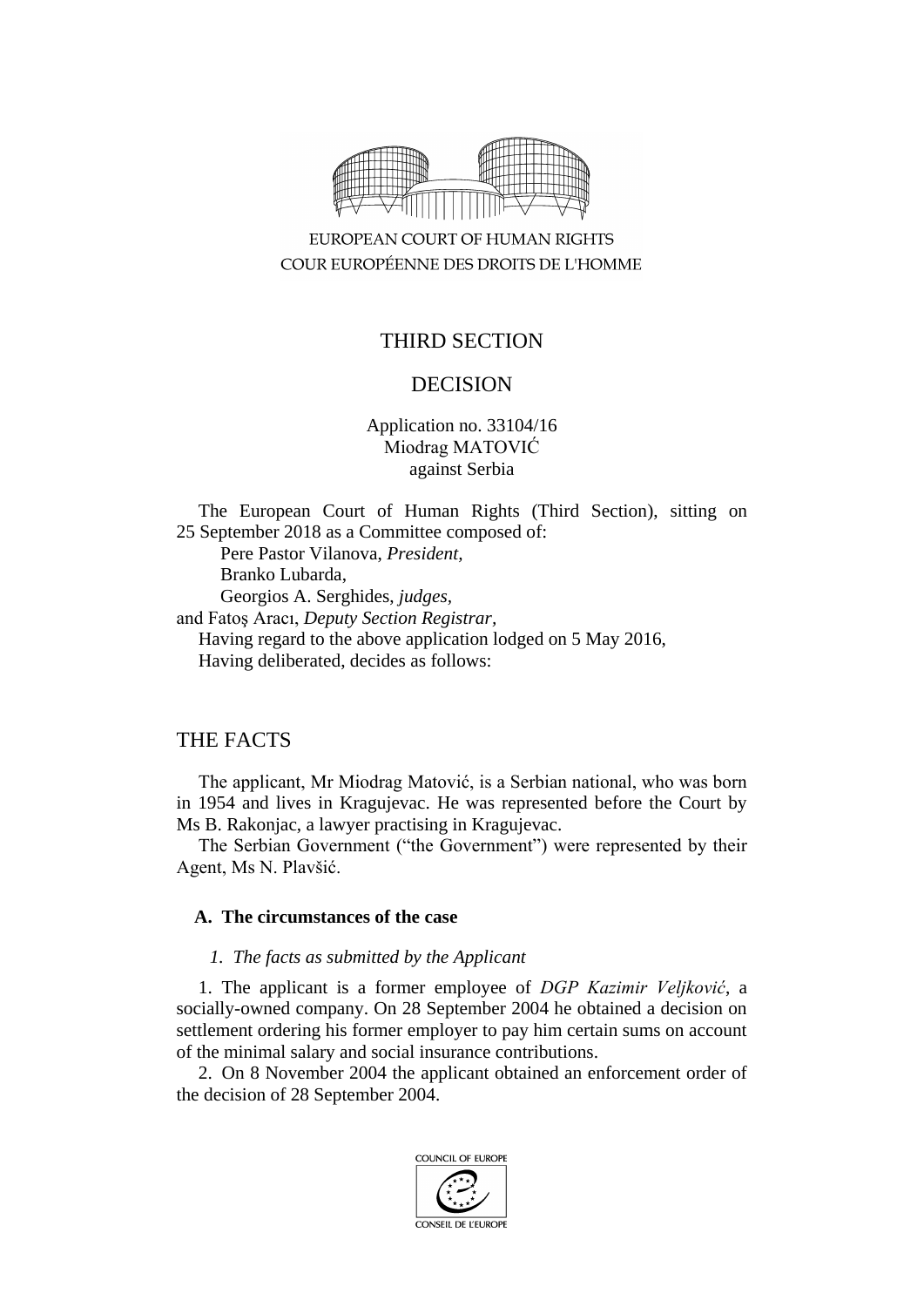3. On 2 March 2011 the bankruptcy proceedings over the applicant's former employer company were opened and the applicant reported his claim on basis of the decision of 28 September 2004.

4. On 17 May 2012 the applicant lodged a constitutional appeal with the Constitutional Court complaining about the non-enforcement of the decision of 28 September 2004.

5. On 31 December 2012 the applicant reported his claim with the Privatisation Agency, as well.

6. On 2 July 2015 the applicant's constitutional appeal was rejected.

7. On 5 May 2016 the applicant complained before the Court under Articles 6 and 13 about the non-enforcement of the decision of 28 September 2004.

8. On 30 August 2017 the applicant's complaint concerning nonenforcement was communicated to the Government.

#### *2. The facts as submitted by the Government*

9. In their observations the Government informed the Court that in fact the applicant had withdrawn his motion for enforcement on 26 June 2009 and that for those reasons the enforcement proceedings had been terminated on 30 November 2009. In support, the Government submitted the copy of the Minutes on Inventory and Assessment of 26 June 2009 in which it was established that the applicant had withdrawn his motion for enforcement. The Government also noted that the applicant had failed to report this fact both in his constitutional appeal and his application.

### COMPLAINT

The applicant complained under Articles 6 and 13 of the Convention about the non-enforcement of final domestic court decision rendered in his favour against socially-owned company.

## THE LAW

In view of the aforementioned the Government asked the Court to declare the applicant's complaint inadmissible for an abuse of the right to petition. The Government relied on the decision in the case *Milanka Matović and 18 Others v. Serbia* ((dec.), no. 80131/12, ECHR, 3 February 2015), in which the Court, in view of very similar circumstances, rejected the applicants' submissions for an abuse of the right to petition.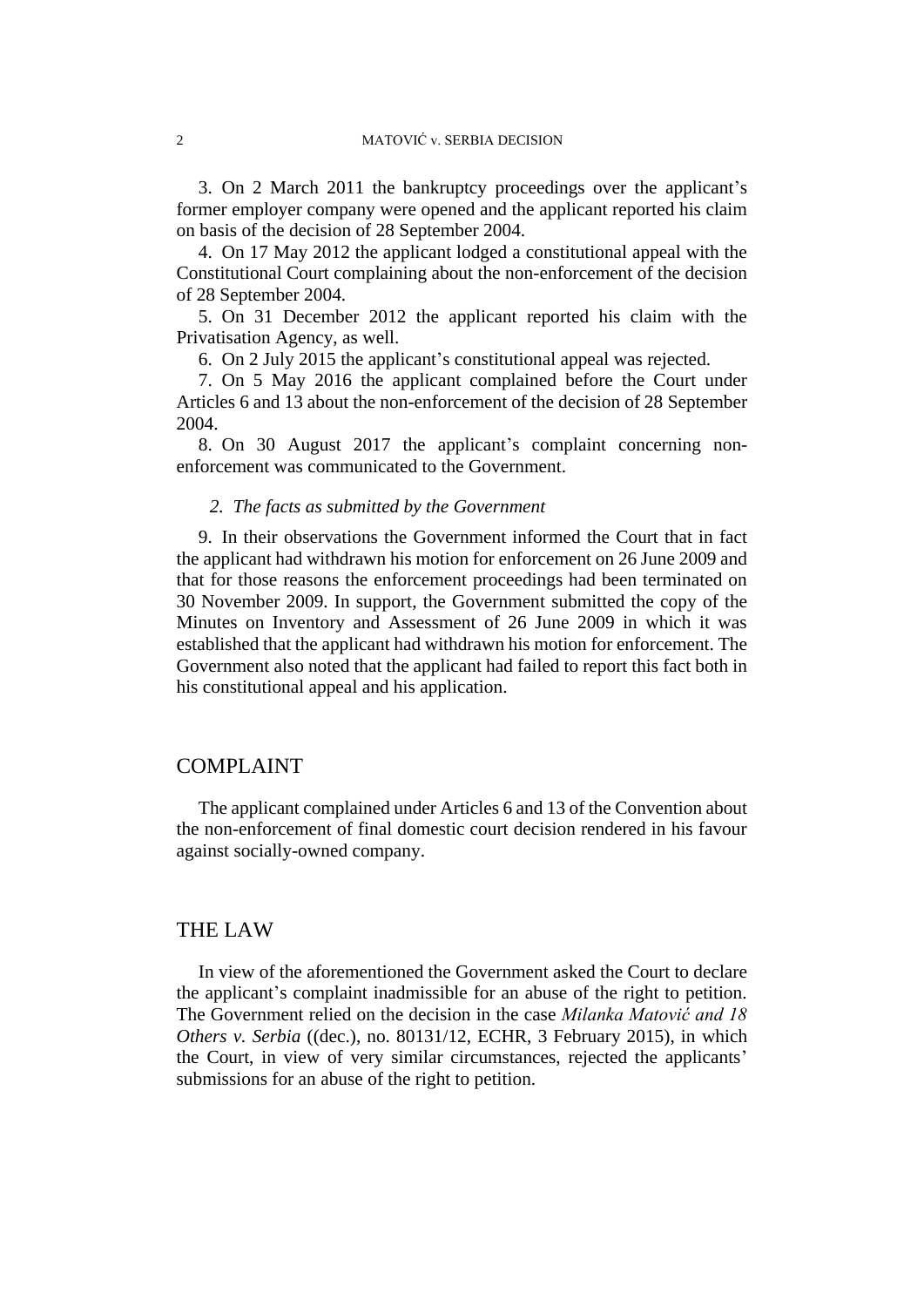The applicant contested the Government's submissions stating that he had no knowledge that his attorney had withdrawn the motion for enforcement. In any case, the applicant maintained, both the enforcement and bankruptcy proceedings were excessively long, and his complaint was still founded.

The Court reiterates that an application may be rejected as an abuse of the right of individual application within the meaning of Article 35 § 3 (a) of the Convention if, among other reasons, it was knowingly based on false information (see *Kerechashvili v. Georgia* (dec.), no. 5667/02, 2 May 2006; *Bagheri and Maliki v. the Netherlands* (dec.), no. 30164/06, 15 May 2007; *Poznanski and Others v. Germany* (dec.), no 25101/05, 3 July 2007; and *Simitzi-Papachristou and Others v. Greece* (dec.), no. 50634/11, § 36, 5 November 2013) or if significant information and documents were deliberately omitted, either where they were known from the outset (see *Kerechashvili*, cited above) or where new significant developments occurred during the procedure (see *Predescu v. Romania*, no. 21447/03, §§ 25-27, 2 December 2008; and *Tatalović and Dekić v. Serbia* (dec.), no. 15433/07, 29 May 2012). Incomplete and therefore misleading information may amount to an abuse of the right of application, especially if the information in question concerns the very core of the case and no sufficient explanation is given for the failure to disclose that information (see *Hüttner v. Germany* (dec.), no. 23130/04, 9 June 2006; *Poznanski and Others*, cited above; *Predescu*, cited above, §§ 25-26; and *Komatinović v. Serbia* (dec.), no. 75381/10, 29 January 2013).

The Court notes that the present applicant complained that final court decision rendered in his favour against a socially-owned company had not been enforced. However, he withdrew his motion for enforcement, which led to the final termination of the enforcement proceedings.

The applicant's complete silence on the termination of the enforcement proceedings while upholding his allegation that the judgment had not been enforced due to the debtor undergoing bankruptcy cannot be interpreted, in the Court's view, as anything else but a failure to disclose information concerning the very core of the application.

Having regard to the importance of the applicant's failure to disclose this information for the proper determination of the present case, the Court finds that such conduct was contrary to the purpose of the right of individual petition, as provided for in Article 34 of the Convention (see *Gross v. Switzerland* [GC], no. 67810/10, § 28, ECHR 2014, and *Milanka Matović*, cited above).

In view of the above, it is appropriate to reject the application as an abuse of the right of petition, pursuant to Article 35 §§ 3 and 4 of the Convention.

For these reasons, the Court, unanimously,

*Declares* the application inadmissible.